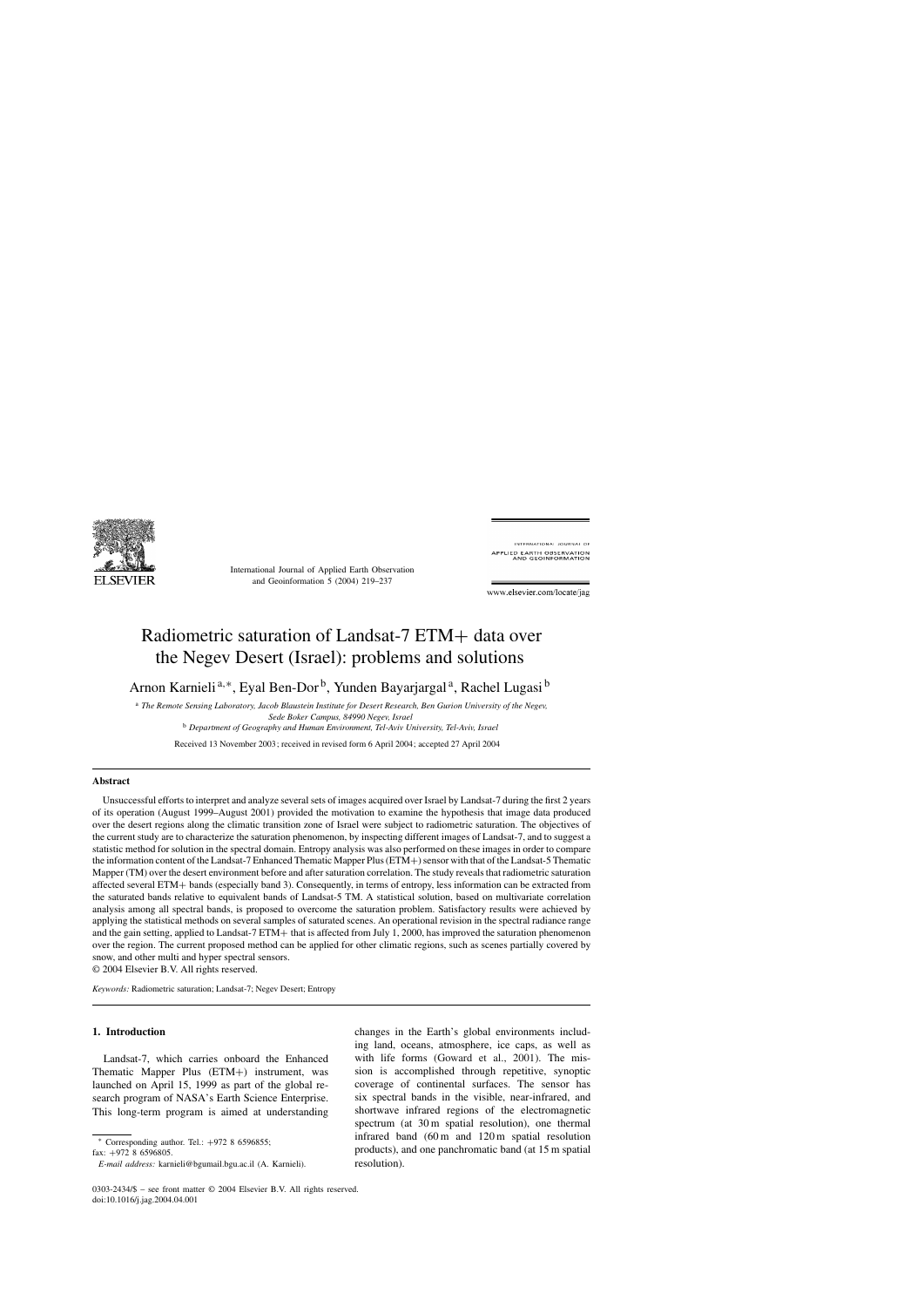Absolute radiometric calibration to common units of measurement is an initial condition for a successful analysis of the Earth's surface by remote sensing. Data from several onboard devices are involved in the calibration processing. These devices are a new full-aperture-solar-calibrator and a partial-aperture-solar-calibrator that permit the use of the Sun as an absolute radiometric calibration source, since its exo-atmospheric irradiance is known. These data along with an internal calibration lamp and occasional ground-based validation experiments are expected to provide improved calibration accuracy within 5% (Thome, 2001; NASA,  $WWW1<sup>1</sup>$ ).

Since images are acquired over different surface albedo, including dark water bodies, tropical forests, agricultural lands, bare soils, and very bright ice seas, it was necessary to design a sensor that covers the entire dynamic range that would accommodate this extensive surface brightness variety. Dynamic range is defined as the ratio of maximum measurable signal to minimum detectable signal (CCRS, WWW2). The lower limit is usually set by noise and the upper limit by saturation. Thus, a radiometric sensor is considered saturated when the input signal, in terms of voltage, exceeds the maximum measurable signal of the detector.

One of the improvements of the ETM+ instrument over the previous Thematic Mapper (TM) one, for enhancing radiometric precision, and consequently for better land-cover discrimination, is its capability to scan in either a low or highgain state. Gain is denoted as an increase in signal power during its transmission from one point to another in order to maximize the radiometric resolution (8 bits in the case of the  $ETM+$ ) without saturating the detectors (whose digital number (DN) maximum is 255). The ETM+ is characterized by low gain dynamic range that is approximately 1.5 times greater than the high gain dynamic range. The gain attributes for the ETM+ were set such that for spectral bands 2, 3, 4, and 7, the low gain corresponds to the Landsat-5 8 bit gain attribute. Thus, when high gain is selected, the sensor acquires observations with greater radiometric sensitivity, until "saturation" is reached. For the other bands, 1 and 5, the high gain state replicates the Landsat-5 setting (Masek et al., 2001).

| Table 1                                                             |  |  |
|---------------------------------------------------------------------|--|--|
| Gain setting rules for the land and desert surface cover categories |  |  |

| <b>Band</b> | Land                      | <b>Desert</b>             |
|-------------|---------------------------|---------------------------|
|             | High                      | High for $H < 28^\circ$   |
|             |                           | Low for $H > 28^\circ$    |
|             | High                      | High for H $< 28^\circ$   |
|             |                           | Low for $H > 28^\circ$    |
| 3           | High                      | High for H $< 28^\circ$   |
|             |                           | Low for $H > 28^\circ$    |
|             | High for H $< 45^{\circ}$ | High for H $< 45^{\circ}$ |
|             | Low for $H > 45^{\circ}$  | Low for $H > 45^{\circ}$  |
| 5           | High                      | High for H $< 38^\circ$   |
|             |                           | Low for $H > 38^\circ$    |
|             | High                      | High for H $< 38^\circ$   |
|             |                           | Low for $H > 38^\circ$    |

H stands for sun elevation (compiled from NASA, WWW3).

Practically, the gain is switched by the Mission Operation Center (NASA, WWW3), for any specific scene, between low and high states as a function of the combination between the surface brightness and sun elevation. Consequently, brighter surfaces are scanned in the low gain mode and darker surfaces in the high gain mode (NASA, WWW3). Six Earth surface cover categories are involved in the gain setting operational rules, these are: (1) land (non-desert, no-ice); (2) desert; (3) ice/snow; (4) water; (5) sea ice; and (6) volcano/night. Since the current paper is dealing only with the first two categories, namely land and desert, their corresponding gain setting rules are presented in Table 1. From this table it can be noticed that, for the land category, only band 4 can be switched between high and low gains. The latter gain is set where the sun elevation is greater than 45◦ in order to avoid dense vegetation (reflectance > 0.66) saturation. At this sun angle, high gain in band 4 saturates at a reflectance of about 0.66. As such, switching to low gain prevents targets at this reflectance or below from saturating. Desert surfaces are relatively bright due to sparse vegetation (if any) as well as low water, organic, and iron oxides contents. Therefore, in the desert category low gains are set with respect to sun elevation to avoid bright desert target saturation when reflectances are higher than 0.66, 0.71, 0.65, 0.66, 0.70, and 0.68 in bands 1, 2, 3, 4, 5, and 7, respectively (NASA, WWW3).

Considerable efforts were involved in the pre-launch and post-launch calibration of the Landsat-7 ETM+ sensor using laboratory, on-board, and vicarious

<sup>1</sup> URL addresses are listed in Appendix A.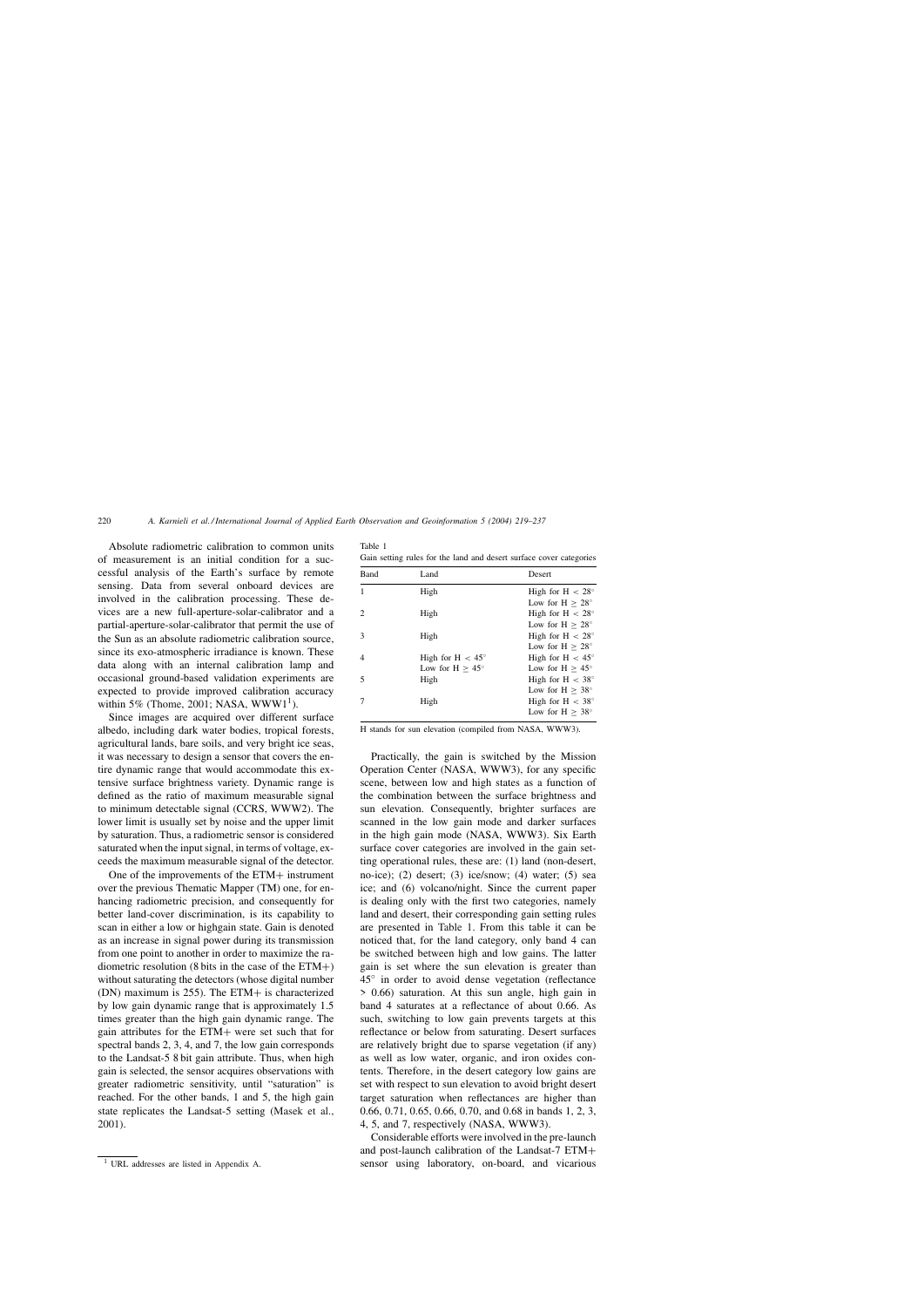(ground-based) methods (Thome et al., 1997). These efforts are aimed at achieving a reliable and quantitative use of the Landsat data in accordance with the mission goals specified above. Several recent publications have described and evaluated different calibration activities (Masek et al., 2001; Vogelmann et al., 2001; Teillet et al., 2001; Thome, 2001). None of them reports any severe problem with the sensor in terms of radiometric saturation except for one case, in which Thome (2001) briefly reports saturation in bands 3, 5, and 7, encountered during the vicarious calibration campaign that took place on July 20, 1999 in Roach Lake Playa (Nevada). No further difficulties were noticed from the other three campaigns conducted between June and October 1999 in Roach Lake Playa and the other desert sites.

Entropy has been applied as one of the methods to evaluate and compare the information content of different systems. Entropy was introduced by Shannon (1948) as a new probabilistic way of solving problems of efficiency in transmitting information over noisy communication channels. Mathematically, entropy (*E*) can be defined as:

$$
E = -\sum_{i=0}^{N} p(i) \log_2 p(i) = -\frac{1}{\ln 2} \sum_{i=0}^{N} p(i) \ln p(i) \quad (1)
$$

where  $p(i)$  is the probability of occurrence of a DN between 0 and *N* (i.e., between 0 and 255 in Landsat's 8 bit system). Practically, the DN values are extracted from the scene's gray level histogram. Therefore, entropy is a measure for characterizing image signals. In a specific spectral band,  $E = 0$  and  $E = 8$  represent zero and maximum information content, respectively, in units of bits/pixel.

Price (1984) and Malila (1985) used entropy to compare the information contents of Landsat multispectral scanner system (MSS) and Landsat TM. Masek et al. (2001) applied the same method to compare between Landsat ETM+ and Landsat TM. In his study, Masek et al. first simulated DNs representing urban and forest environments for TM and ETM+. Later, they used actual TM and ETM+ data representing eight different environments, namely, estuarine water, residential area, growing crops, deciduous forest, urban, dry grassland, wetlands, as well as mixed environment. From that study Masek et al. showed that, in general, the information content of the ETM+ system is

higher than that of the TM system in all bands except 1 and 5. Bands 2, 3, and 7 exhibited the highest additional information content (up to 1 bit) for most of the land-cover categories. Band 4 was more sensitive to vegetated areas. Bearing in mind that in bands 1 and 5 the high gain state nearly replicates the Landsat-5 setting, the results seem reasonable.

## **2. Objectives**

Because of the unsuccessful efforts to interpret and analyze several sets of Landsat-7 images acquired over Israel during the first 2 years of the Landsat-7 operation (August 1999–August 2001) it was hypothesized that the desert regions along the transition zone of Israel are subject to radiometric saturation in the ETM+ sensor. The objectives of the current paper are to characterize the saturation phenomenon, to determine the extent of its occurrence by examining different images acquired since the start of operation of Landsat-7, and to suggest a methodology for partial solution. Another objective is to evaluate and to compare the information content of Landsat-5 and Landsat-7, before and after the saturation recovery.

## **3. Study area**

Fig. 1 presents a mosaic image of Israel composed of three Landsat-7 ETM+ scenes, band 3, overlaid by mean annual rainfall isohyets for the last 50 years (data provided by the Climate Survey of Israel). Basically, Israel is a dryland that covers a 400 km cross-section of climatic zones from hyper-arid (25 mm mean annual rainfall in the south) to sub-humid (up to 900 mm in the north). The isohyetal belt between 200 and 300 mm is considered to be the desert boundary of Israel (Sofer, 1979). Precipitation occurs mainly during a short period of time, namely between November and April, while during May to September, the period is considered dry. In the Negev Desert, rainfall amounts decrease gradually from north to south with respect to the distance from the Mediterranean Sea. However, the Judean Desert lies in the rain shadow and is characterized by steep declining rainfall going towards the east. In mountainous areas, like in southern Israel, as the rising air masses become cooler, relative humidity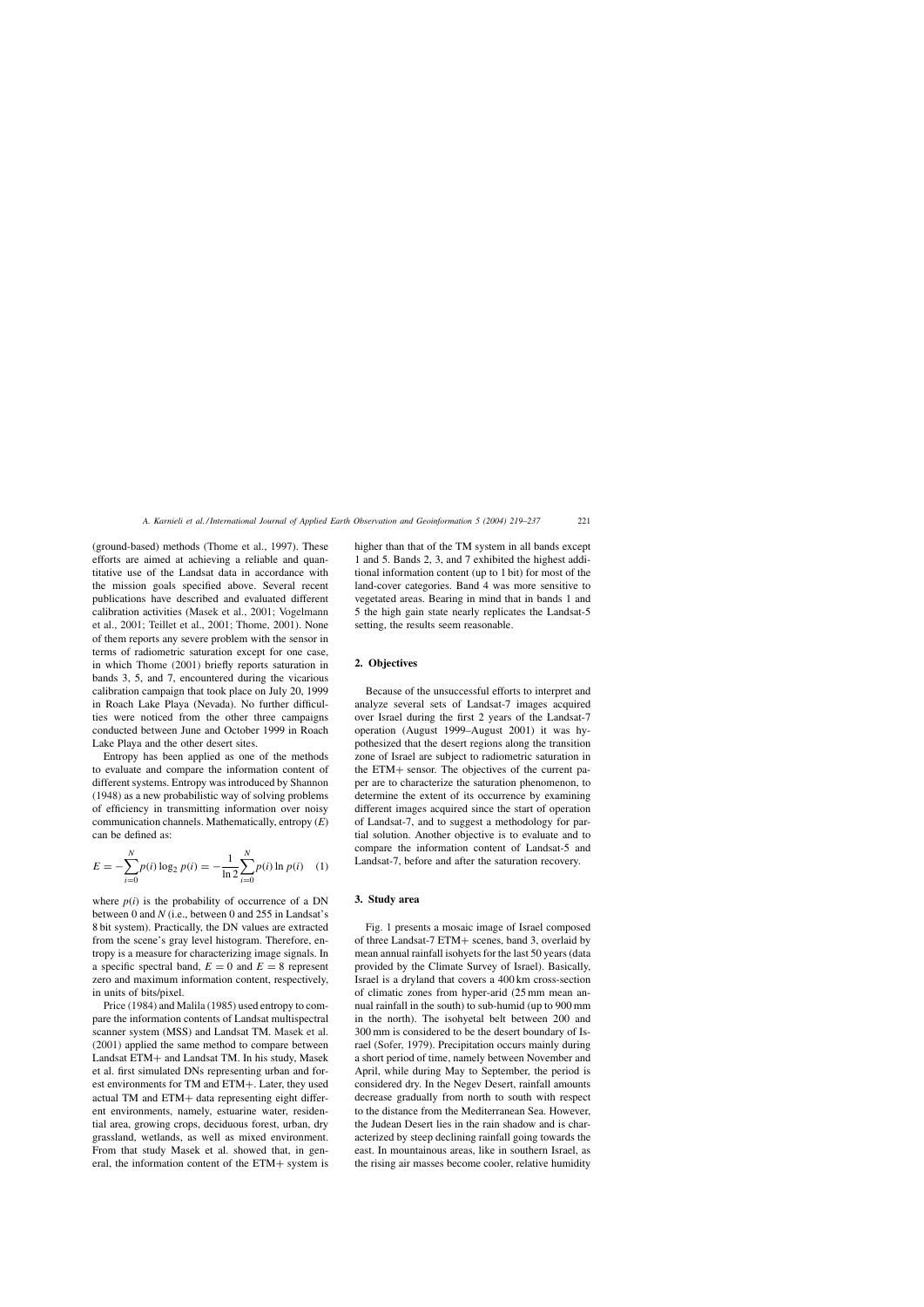

Fig. 1. Landsat-7 ETM+ scenes covering Israel (path/row = 174/37, 38, 39) overlaid with rainfall isohyets. Note the brightness contrast between the north and south sides of the 300 mm isohyetal line. Two study areas are marked. The image represents the Landsat-7 ETM+ band 3 data acquired on May 21, 2000.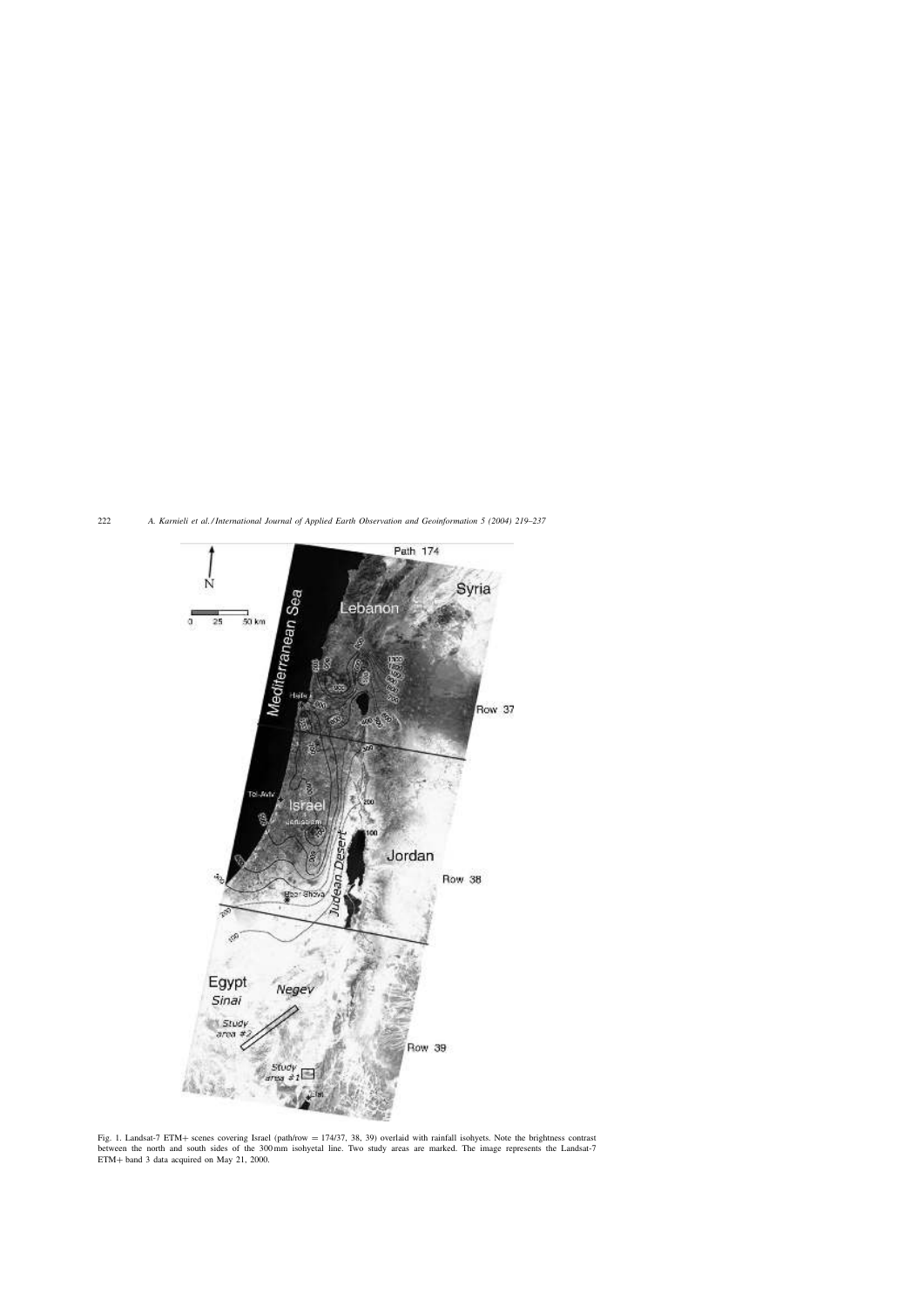increases. Therefore, these mountain ranges receive more precipitation (Katznelson, 1957).

Observing the Landsat-7 image in Fig. 1, it is evident that the 200–300 mm isohyetal belt separates desert regions (such as the Negev and Judean deserts) from the non-desert parts of Israel with a sharp contrast. The non-desert regions are characterized by dark tones where different ground albedo features (such as cultivated fields, settlements, cities, etc.) can be recognized. In contrast, the other side of the belt is dominated by very bright tones, mostly totally white, and no details can be resolved. The sparse darker features are the relatively more humid mountains discussed above. Extensive bright areas can also be observed in the surrounding deserts such as the Sinai and the deserts in Jordan and Syria.

### **4. Data sets**

Eight Landsat-7 scenes were examined in the current project (Table 2). As shown in Fig. 1, images of path 174 rows 37, 38, and 39 (according to the Worldwide Reference System 2 (WRS2)) correspond to three different climatic zones—sub-humid, semi-arid, and arid (respectively, from north to south). Two sets of these images were acquired on August 7, 1999 and May 21, 2000. Two single images, path/row  $= 174/39$ , were acquired on October 10, 1999 and August 27, 2001. The latter image was selected in order to determine if the changes in the spectral radiance range and the gain setting, applied by NASA on July 1, 2000 (NASA, WWW4), have improved the saturation phenomenon over the region.

Surface cover brightness is progressing from north to south across the rainfall isohyets as discussed above. The northern part of Israel (row 37) is characterized by pronounced darker tones than the southern part (row 39). Indeed, information provided by NASA (NASA, WWW5) indicates that images 174/38 and 174/39 are categorized as "Desert".

In addition, one Landsat-5 scene, path/row  $= 174/39$ , from September 21, 1995 was selected as a reference image (especially for the Landsat-7 174/39 image of October 10, 1999 due to the seasonal similarity). This image represents an end-of-summer image since we hypothesize that inter-annual variations are minimal after the long dry spell in the Negev Desert.

#### **5. Analysis and results**

#### *5.1. Pre-processing*

The images specified above were purchased from the US Geological Surveys (USGS) EROS Data Center (EDC). The Landsat-7 images were obtained as level 1G product (NASA, WWW4). Since the final product of this process was scaled to byte values, Eq. (2) is used for converting the DN into radiances  $(L_{\lambda})$  (in W m<sup>-2</sup> ster<sup>-1</sup> µm<sup>-1</sup>) for each band ( $\lambda$ ):

$$
L_{\lambda} = L_{\min_{\lambda}} + \frac{L_{\max_{\lambda}} - L_{\min_{\lambda}}}{DN_{\max} - DN_{\min}} \times DN - DN_{\min} \quad (2)
$$

where  $L_{\text{min}}$  and  $L_{\text{max}}$  are the spectral radiances for each band at  $DN_{min} = 0$  and  $DN_{max} = 255$ , respectively.

Table 3 presents the gain states that were set according to the rules described previously. These gain states were obtained from the USGS web site (USGS, WWW6) along with the header information. The actual *L*min and *L*max values for these gain states, before and after July 1, 2000, were obtained from NASA (NASA, WWW4) and are presented in Table 4. It is important to note that, although the images were selected to represent different seasons, the sun elevations were higher than any of the thresholds indicated in Table 1. Nevertheless, it was found that in the Desert images (row 39) most of the bands were set to high

Table 2

Landsat-5 and Landsat-7 scenes involved in the current research with respect to their climatic zones

| Satellite | Path/row | Climatic zone | Date of images           |                          |                          |                   |
|-----------|----------|---------------|--------------------------|--------------------------|--------------------------|-------------------|
| Landsat-7 | 174/37   | Sub-humid     | August 7, 1999           | $\overline{\phantom{m}}$ | May 21, 2000             | $\qquad \qquad -$ |
| Landsat-7 | 174/38   | Semi-arid     | August 7, 1999           | -                        | May 21, 2000             |                   |
| Landsat-7 | 174/39   | Arid          | August 7, 1999           | October 10, 1999         | May 21, 2000             | August 27, 2001   |
| Landsat-5 | 174/39   | Arid          | $\overline{\phantom{m}}$ | September 21, 1995       | $\overline{\phantom{0}}$ |                   |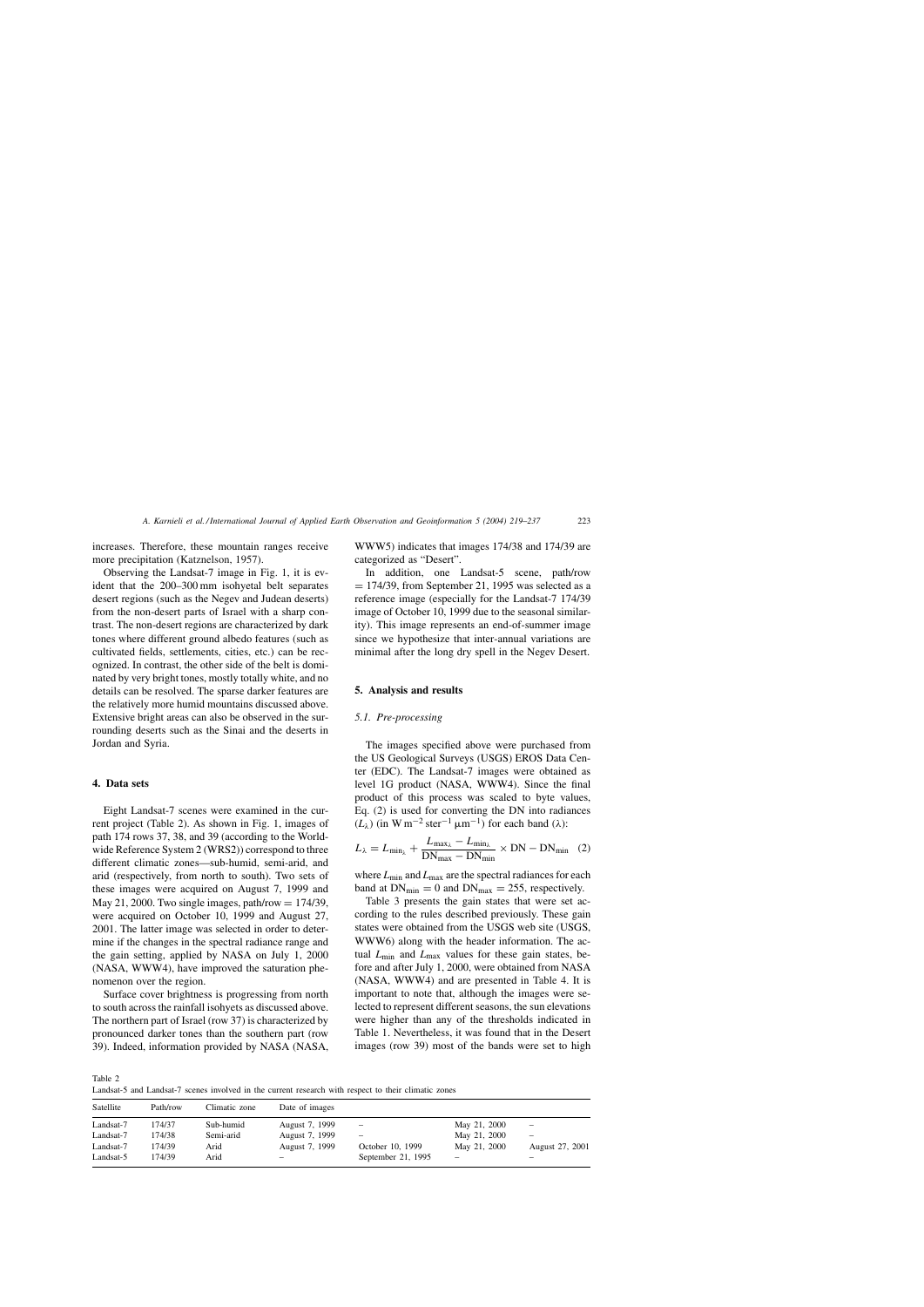Table 3

Gain settings  $(H = high, L = low)$  for the ETM+ images involved in the project along with the respective sun elevation angles (in degrees) (source: USGS, WWW5)

|               | August 7, 1999      |                     |                | October 10, 1999 | May 21, 2000        |                     | July 27, 2001  |                |
|---------------|---------------------|---------------------|----------------|------------------|---------------------|---------------------|----------------|----------------|
|               | 174/37<br>Sub-humid | 174/38<br>Semi-arid | 174/39<br>Arid | 174/39<br>Arid   | 174/37<br>Sub-humid | 174/38<br>Semi-arid | 174/39<br>Arid | 174/39<br>Arid |
| Band 1        | H                   | Н                   | Н              | Н                | Н                   | Н                   | Н              | L              |
| Band 2        | H                   | Н                   | Н              | Н                | H                   | Н                   | Н              | L              |
| Band 3        | H                   | Н                   | H              | Н                | H                   | Н                   | Н              | L              |
| Band 4        | H                   | Н                   | Н              | Н                | L                   |                     |                | L              |
| Band 5        | H                   | Н                   | Н              | Н                | H                   | Н                   |                | L              |
| Band 7        | H                   | Н                   | Н              | Н                | H                   | H                   | L              | L              |
| Sun elevation | 62.1526             | 62.6416             | 63.066         | 48.1659          | 66.0291             | 66.4188             | 66.7281        | 63.5711        |

gain instead of low before July 1, 2001. After that date, the gain setting was revised and all bands were changed to low gain except for band 4 when the sun elevation is lower than 45◦ . Bearing in mind that scene 174/39 should be defined as Desert, it is assumed that wrong settings were selected in the images of August 7, 1999 and October 10, 1999 in all spectral bands as well as in bands 1, 2, and 3 of the image of May 21, 2000. The gain setting of the latest image in the current research, July 27, 2001, was set to low and hence is supposed to be correct for the desert area of Israel.

For atmospheric correction, aerosol optical thickness at 550 nm and total precipitable water data collected by a CIMEL sunphotometer at the Sede Boker AERONET site (Holben et al., 2001; Aeronet, WWW7), located at the center of the image 174/39, were introduced as input to the Second Simulation of the Satellite Signal in the Solar Spectrum (6S) code (Vermote et al., 1997). Corrections for molecular scattering, ozone, and the geometry of the sensor and the Sun were also applied. As a result, at-sensor radiances were converted into surface reflectances  $(\rho)$ . All images were eventually co-registered to a master image of the area through a second-order transformation using the nearest neighbor resampling method. The precision of the results lies at the subpixel level. The Landsat-5 image, which had been obtained as raw data, was basically subjected to the same processing procedure except that the radiometric correction coefficients were chosen from Markham and Barker (1986).

## *5.2. Saturation recovery*

After the above-described pre-processing and visual examination of the images, saturation can be observed on the earlier three row 39 images listed in Table 3, in terms of bright tones. Saturation occurs almost all

Table 4

ETM+ spectral radiance range for images acquired before and after July 1, 2000 (source: NASA, WWW4)

|        |                     | Spectral radiance range $(W m^{-2} str^{-1} \mu m^{-1})$ |               |               |                    |               |            |               |
|--------|---------------------|----------------------------------------------------------|---------------|---------------|--------------------|---------------|------------|---------------|
|        | Before July 1, 2000 |                                                          |               |               | After July 1, 2000 |               |            |               |
|        | Low gain            |                                                          | High gain     |               | Low gain           |               | High gain  |               |
|        | $L_{\text{min}}$    | $L_{\rm max}$                                            | $L_{\rm min}$ | $L_{\rm max}$ | $L_{\rm min}$      | $L_{\rm max}$ | $L_{\min}$ | $L_{\rm max}$ |
| Band 1 | $-6.20$             | 297.50                                                   | $-6.20$       | 194.30        | $-6.20$            | 293.70        | $-6.20$    | 191.60        |
| Band 2 | $-6.00$             | 303.40                                                   | $-6.00$       | 202.40        | $-6.40$            | 300.90        | $-6.40$    | 196.50        |
| Band 3 | $-4.50$             | 235.50                                                   | $-4.50$       | 158.60        | $-5.00$            | 234.40        | $-5.00$    | 152.90        |
| Band 4 | $-4.50$             | 235.50                                                   | $-4.50$       | 157.50        | $-5.10$            | 241.10        | $-5.10$    | 157.40        |
| Band 5 | $-1.00$             | 47.70                                                    | $-1.00$       | 31.76         | $-1.00$            | 47.57         | $-1.00$    | 31.06         |
| Band 7 | $-0.35$             | 16.60                                                    | $-0.35$       | 10.93         | $-0.35$            | 16.54         | $-0.35$    | 10.80         |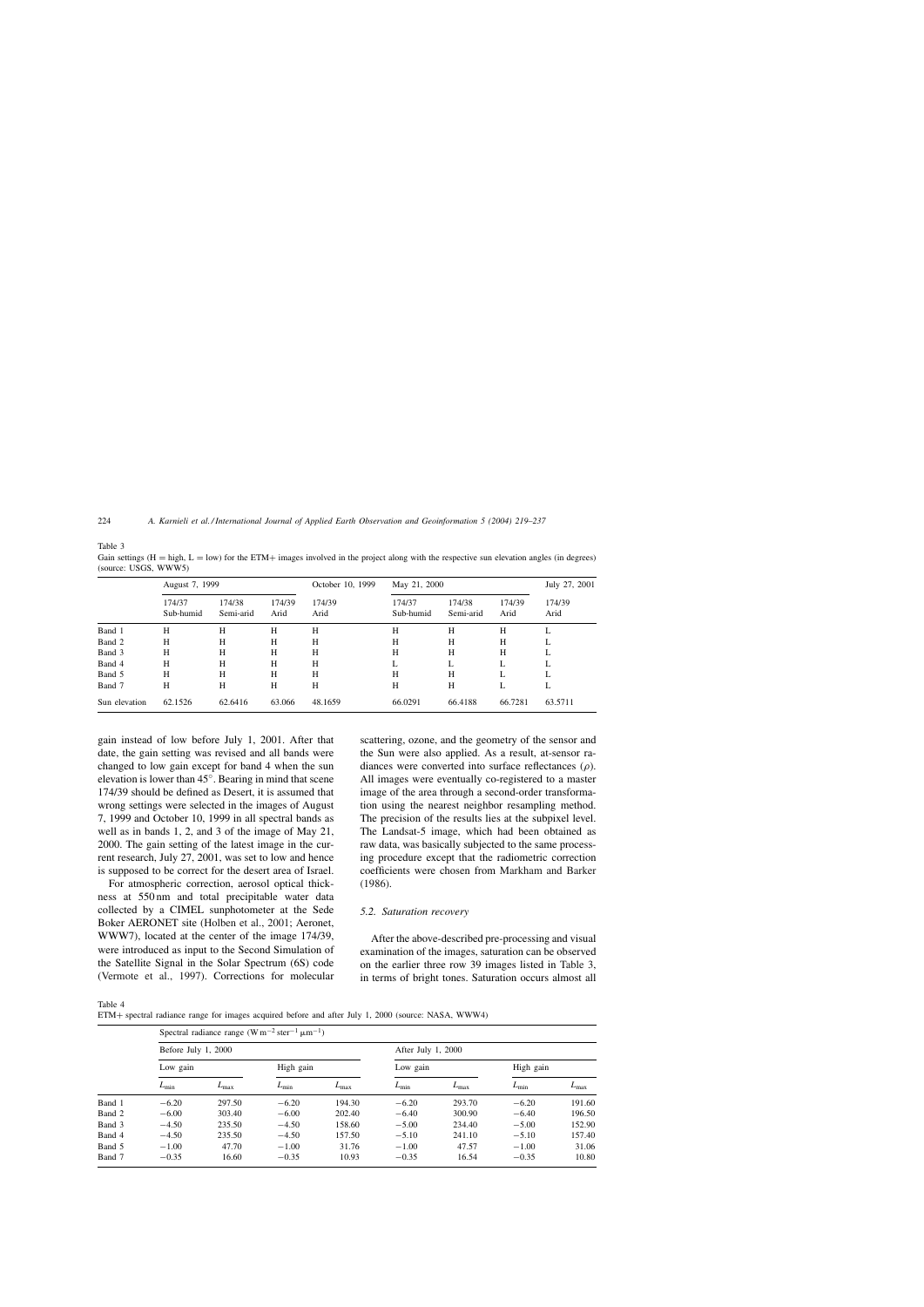over the image except at the high mountain ranges. Frequency histograms of the reflectances for these images are presented in Fig. 2A–C. From these figures it is apparent that image saturation exists in bands 2, 3, 4, 5, and 7 on August 7, 1999; in bands 3 and 5 on October 10, 1999; and in bands 2 and 3 on May 21, 2000. No such significant saturation exists on August 27, 2001, except for a few pixels in bands 3 and 5 (Fig. 2D) and no saturation exists in the Landsat-5 image.

For further investigation of the saturation phenomenon, two different studies were conducted based



Fig. 2. Reflectance histograms of the four path/row = 174/39 images involved in the current research. Note the saturation in different spectral bands (solid bars). (A) August 7, 1999; (B) October 10, 1999; (C) May 21, 2000; (D) August 27, 2001. Data obtained from the study area #2 shown in Fig. 1.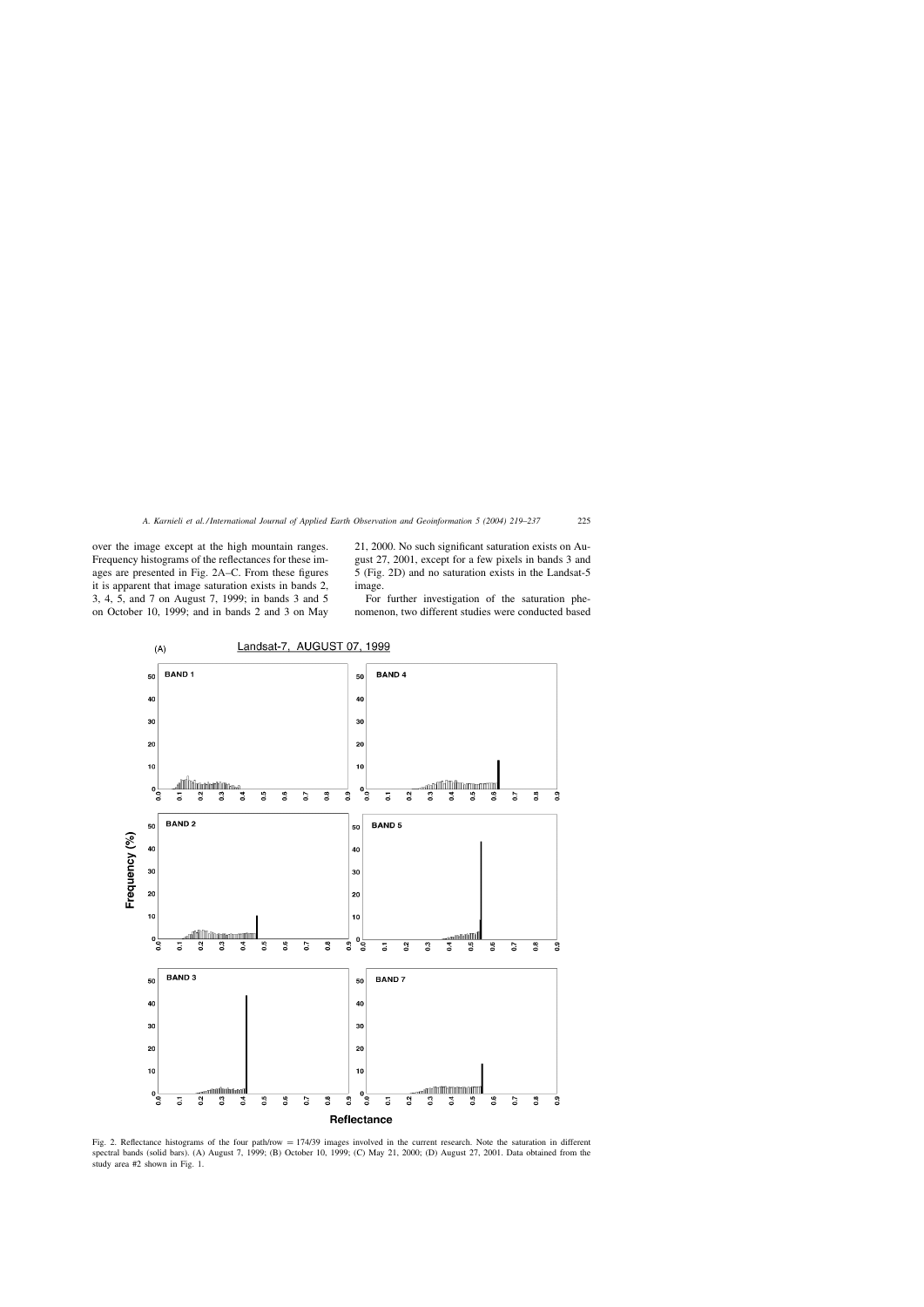



on earlier studies (e.g., Price, 1995; Karnieli et al., 2001) that found high correlations among spectral bands for a similar ground feature (e.g., soil, vegetation, or water). Since desert landscape is usually composed of relative homogeneous coverage (mostly bare soils or rocks with scare amount of vegetation) it is expected that correlation does exist in the hyper spectral domain and maybe also exists in the ETM+ multi spectral domain. In order to examine this hypothesis, a preliminary investigation was conducted in the hyper arid region of southern Israel (Fig. 1, denoted as study area #1). Fig. 3A presents library spectra (USGS, WWW8) of the six most common minerals of the area (Hematite, Goethite,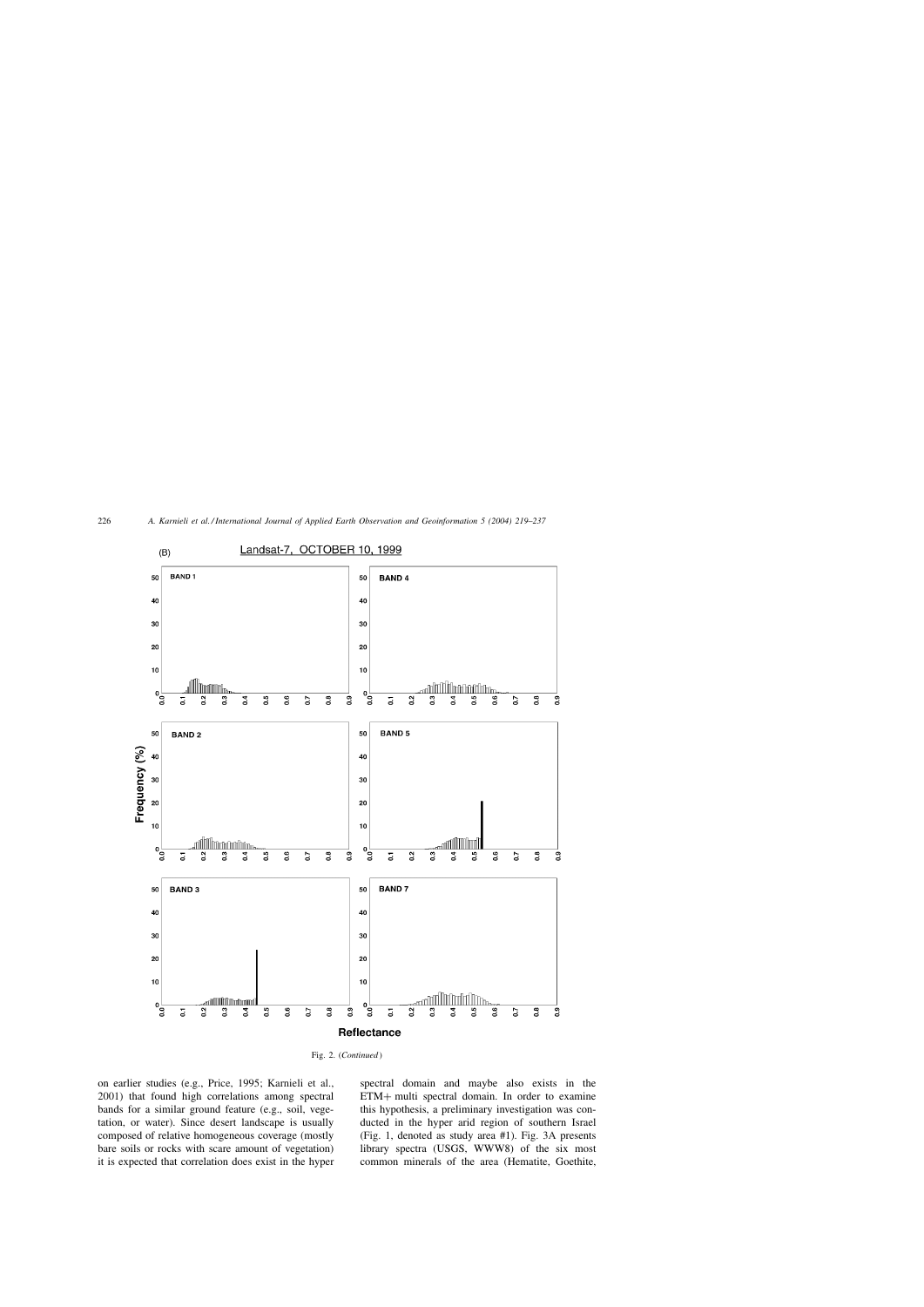

Fig. 2. (*Continued* )

Dolomite, Quartz, Kaolinite, and Gypsum) while Fig. 4A presents spectra of several arid surfaces (dune sand, loess, reg, and alluvium) as were measured in situ with the Analytical Spectral Devices (ASD) field spectrometer. These spectra were re-sampled into the

six ETM+ spectral bands using the spectral response function of each band (Figs. 3B and 4B). From both figures it can be seen that although specific information was lost during the re-sampling, basic spectral trends maintain constant. In order to statistically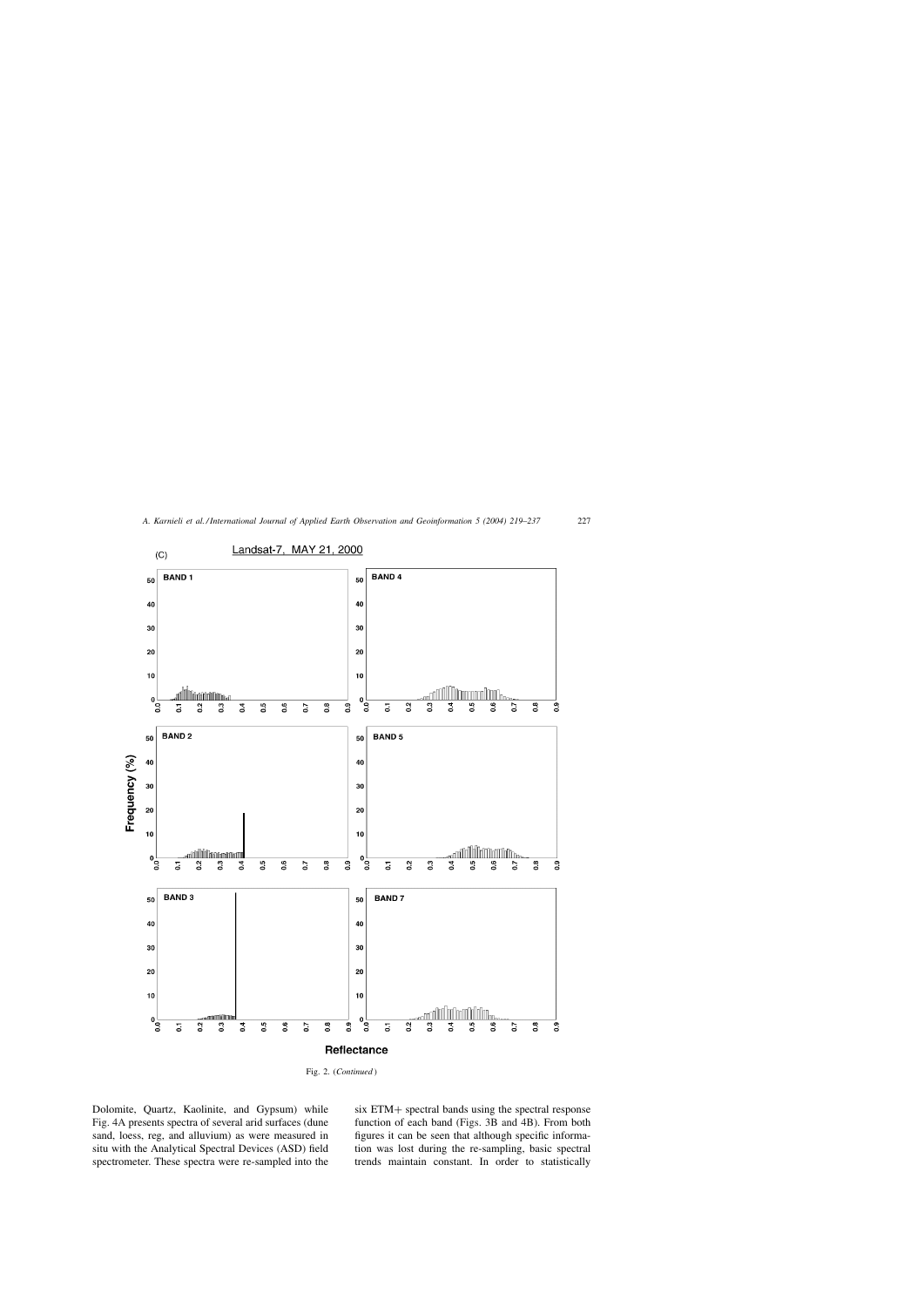

Fig. 2. (*Continued* ).

examine the above assumption about the tight relationships between the spectral bands, multivariate correlation analysis among all simulated ETM+ spectral bands was applied and the results are summarized in Table 5. Also given in Table 5 the results of the correlation between the simulated reflectances and different band manipulations. Table 5 reveals a relatively good correlation among all bands, whereas the highest correlation values were obtained between the simulated reflectances and regression within a multiple combination of bands 2, 4, and 7. As discussed earlier, these results strongly strengthen the idea that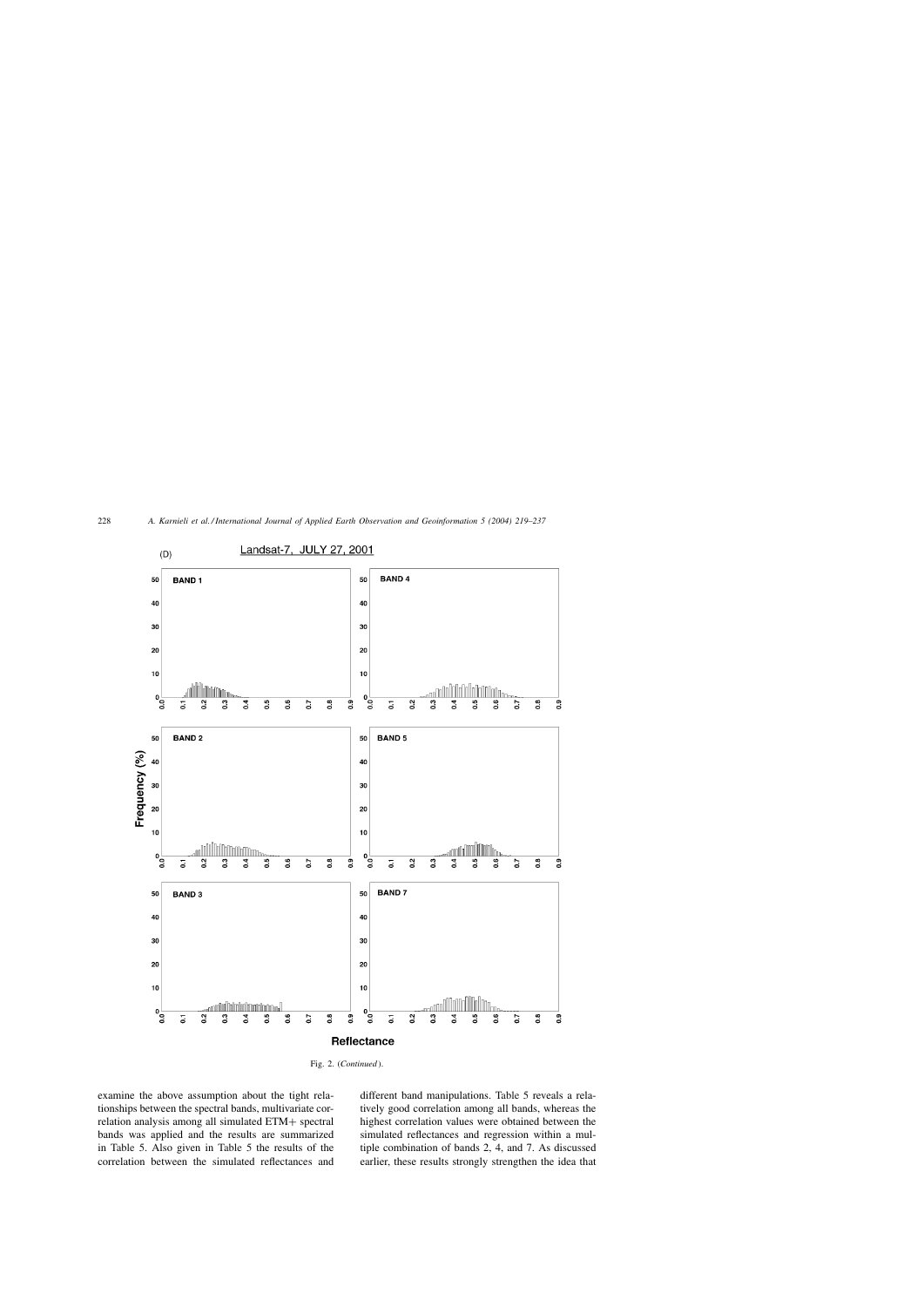

Fig. 3. (A) Library spectra of the six most common minerals of the study area, Hematite, Goethite, Dolomite, Kaolinite, Quartz, Gypsum (source: USGS, WWW8). (B) The same spectra resampled into the six ETM+ spectral bands using the spectral response function of each band.

regression between the spectral bands may be used as a correction technique for real ETM+ data.

Bearing in mind the previous results, the next step was to perform similar analytical procedure to a set of appropriate ETM+ data. This was implemented and demonstrated on the image of May 21, 2000; path/row

 $= 174/39$ , where saturation affects bands 2 and 3. Fig. 5A and B shows the distribution of the saturated pixels of bands 2 and 3 within the scene. For this purpose reflectances were extracted from the same image along a sampling area in each of the row 39 images, a total of 15 480 pixels (Fig. 1, denoted as study area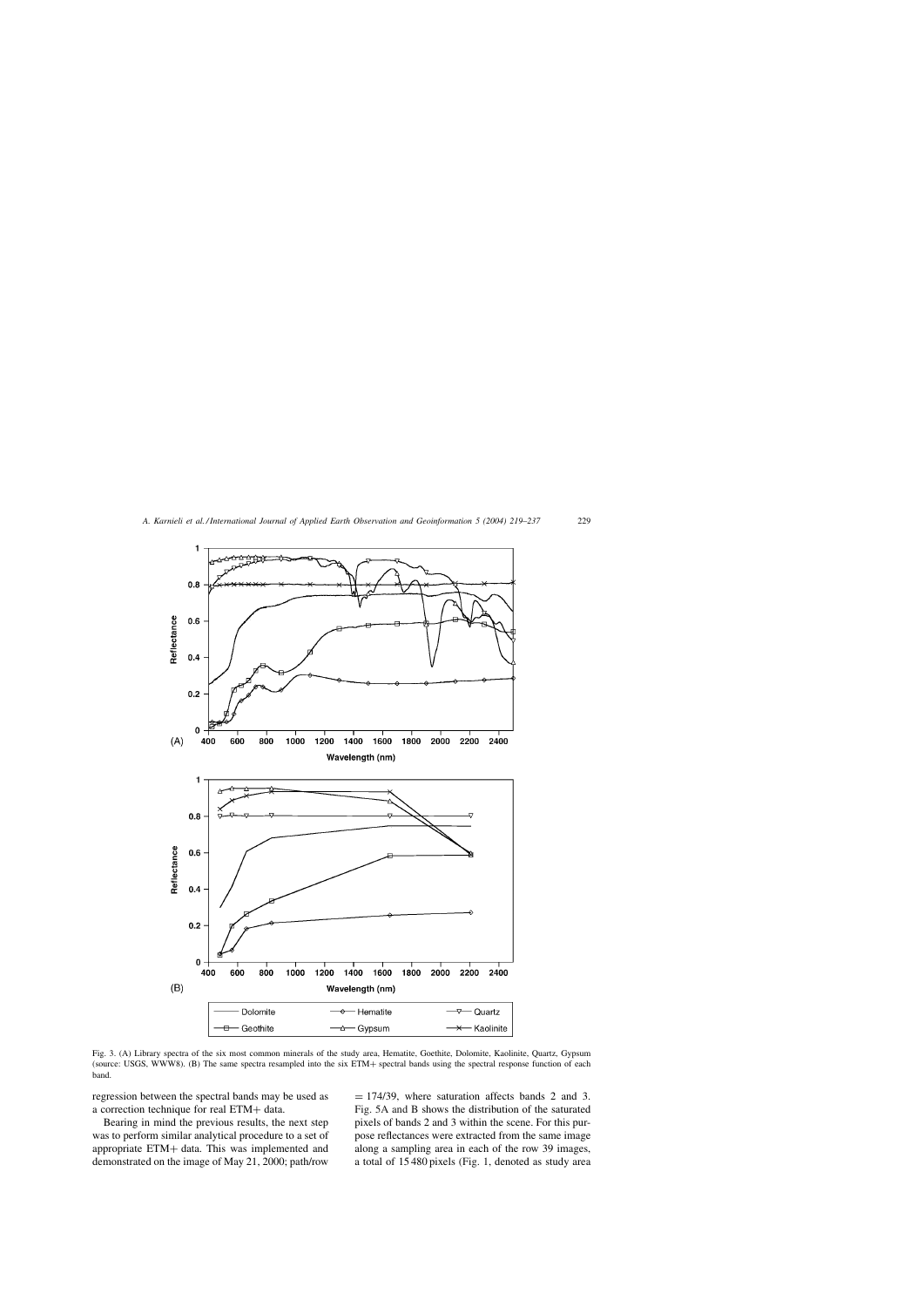

Fig. 4. (A) Spectra of several arid surfaces as were measured in situ in the study area. (B) The same spectra re-sampled into the six ETM+ spectral bands using the spectral response function of each band.

#2). This sampling area, about 80 km long, covers both relatively bright and relatively dark pixels. Profiles of reflectances along the sampling area (Fig. 6) show the difference between the high values over the bright part versus the lower values over the darker part. The saturation of band 3, characterized by plateaus at reflectance level of 38% can be recognized in the bright part along the sampling area.

A statistical procedure is suggested for overcoming the saturation problem in the reflective bands of the ETM+ based on the correlation hypothesis demonstrated above. However, this correlation becomes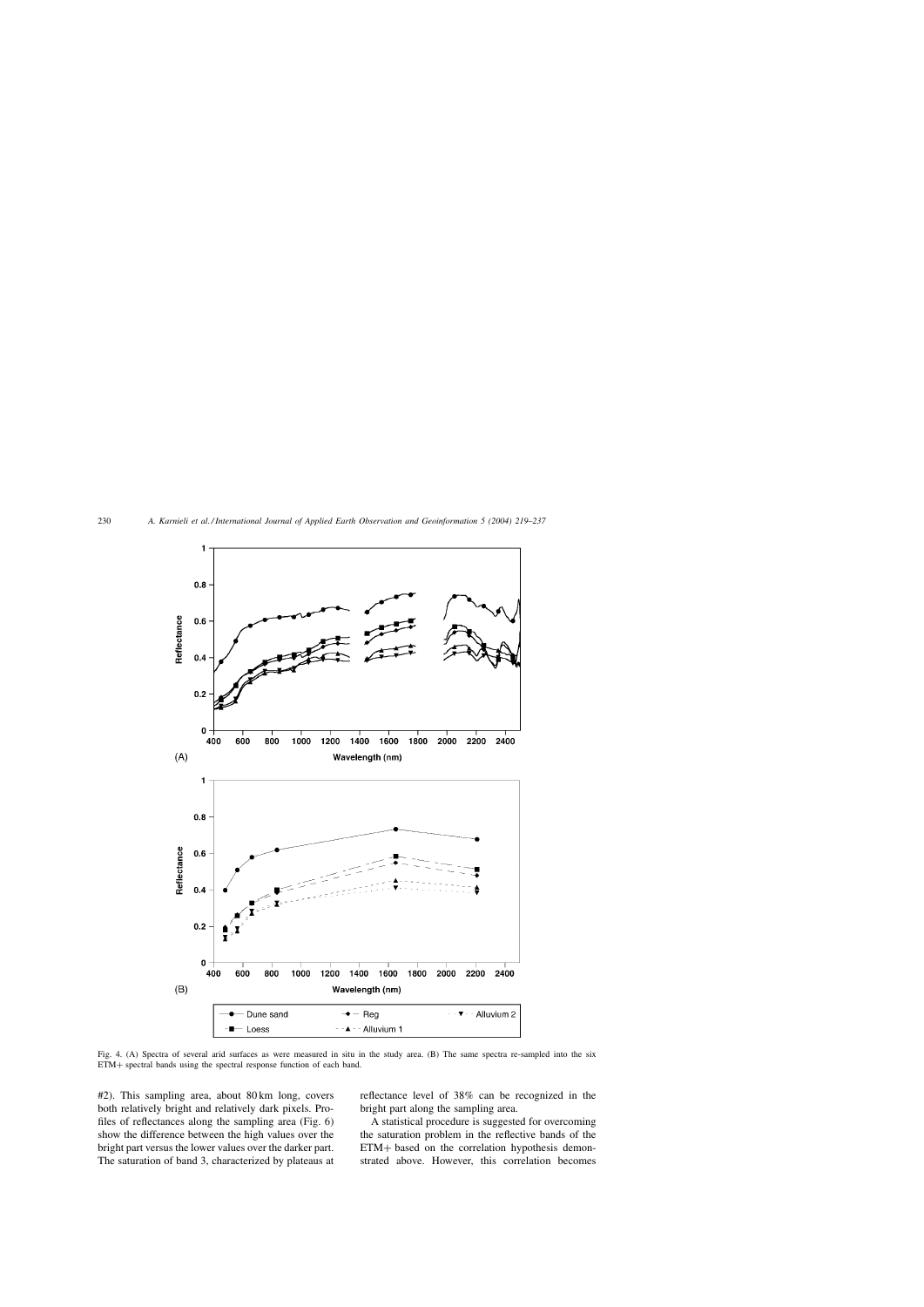Table 5

Correlation matrix  $(r^2)$  among reflectances resulted from simulated ETM+ spectral bands as well as results of correlation between the simulated reflectances and different band manipulations

|                                | Band 1 | Band 2 | Band 3 | Band 4 | Band 5 | Band 7 |
|--------------------------------|--------|--------|--------|--------|--------|--------|
|                                |        |        |        |        |        |        |
| Band 1                         | 1.00   |        |        |        |        |        |
| Band 2                         | 0.97   | 1.00   |        |        |        |        |
| Band 3                         | 0.96   | 0.99   | 1.00   |        |        |        |
| Band 4                         | 0.94   | 0.98   | 0.99   | 1.00   |        |        |
| Band 5                         | 0.86   | 0.92   | 0.94   | 0.96   | 1.00   |        |
| Band 7                         | 0.82   | 0.88   | 0.90   | 0.90   | 0.95   | 1.00   |
| $(Band 1 + band 7)/2$          | 0.92   | 0.96   | 0.96   | 0.95   | 0.96   | 0.98   |
| $(Band 1 + band 5)/2$          | 0.93   | 0.97   | 0.98   | 0.98   | 0.99   | 0.94   |
| $(Band 2 + band 5)/2$          | 0.92   | 0.98   | 0.98   | 0.99   | 0.99   | 0.94   |
| $Reg$ (band 1, band 2, band 7) | 0.96   | 1.00   | 1.00   | 0.98   | 0.93   | 0.90   |

worse when saturation occurs. In order to test this suggestion, a multivariate correlation analysis was performed on the Landsat-5 image of the Negev (path/row  $= 174/39$ ). Table 6A presents the statistical results that confirm the hypothesis. However, similar multivariate correlation analysis, performed on the Landsat-7 image of May 21, 2000, reveals lower correlations between the saturated band 3 and the other spectral bands (Table 6B).

The following section is aimed at proposing a procedure for reconstructing saturated bands by using the reflectances of their unsaturated parts along with those of the other unsaturated bands. In the first stage bands 3 (saturated) and 4 (unsaturated) of the May 21, 2000 row 39 image are used as an example. The following steps are proposed for achieving the close-to-reality recovery:

- (1) start by observing the saturation on the image histogram as shown in Fig. 2C;
- (2) present the scatterplot of the saturated band as a function of another, unsaturated, band (Fig. 7A). In the present data set the saturation part of band 3 can be seen when the reflectance points are concentrated along a horizontal line rather than along the expected continuous correlation line;

Table 6

Correlation matrix  $(r^2)$  among reflectances of the reflective spectral bands (A) Landsat-5, path/row = 174/39, September 21,1995; (B) Landsat-7, path/row =  $174/39$ , May 21, 2000

|                 | Band 1 | Band 2 | Band 3 | Band 4 | Band 5 | Band 7 |
|-----------------|--------|--------|--------|--------|--------|--------|
| $(A)$ Landsat-5 |        |        |        |        |        |        |
| Band 1          | 1.00   |        |        |        |        |        |
| Band 2          | 0.98   | 1.00   |        |        |        |        |
| Band 3          | 0.96   | 1.00   | 1.00   |        |        |        |
| Band 4          | 0.92   | 0.98   | 0.98   | 1.00   |        |        |
| Band 5          | 0.85   | 0.88   | 0.90   | 0.90   | 1.00   |        |
| Band 7          | 0.86   | 0.88   | 0.88   | 0.88   | 0.94   | 1.00   |
| $(B)$ Landsat-7 |        |        |        |        |        |        |
| Band 1          | 1.00   |        |        |        |        |        |
| Band 2          | 0.92   | 1.00   |        |        |        |        |
| Band 3          | 0.45   | 0.58   | 1.00   |        |        |        |
| Band 4          | 0.91   | 0.92   | 0.53   | 1.00   |        |        |
| Band 5          | 0.83   | 0.83   | 0.49   | 0.91   | 1.00   |        |
| Band 7          | 0.78   | 0.79   | 0.45   | 0.80   | 0.89   | 1.00   |

Note the extremely low correlation coefficients associated with Landsat-7 band 3.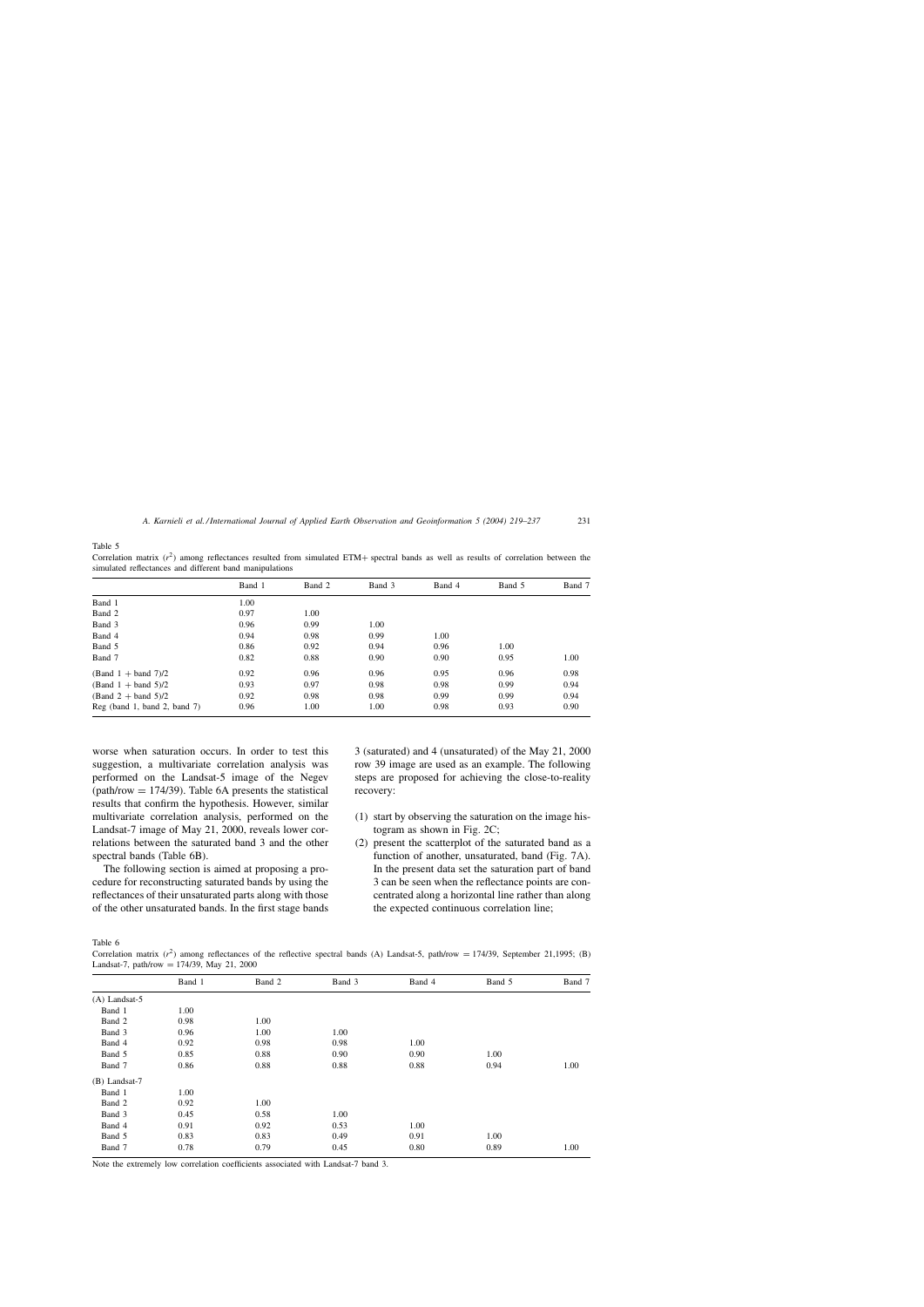

(C)

(D)

Fig. 5. Selected bands of the May 21, 2000 image. (A) Band 2, with saturated pixels; (B) Band 3, with saturated pixels; (C) Band 2, after saturation correction; (D) Band 3, after saturation correction.

- (3) eliminate the pixels within the saturation zone from the data set and calculate the regression parameters (Fig. 7B);
- (4) perform extrapolation, based on the new linear regression parameters, for relocating the eliminated pixels along the extension of the regression line (Fig. 7C); and
- (5) apply the correction equation on a pixel-by-pixel basis on the entire image, and thus recovering the values of the saturated pixels.

For more accurate results, it is proposed that all bands be involved in the process, using a multiple regression analysis. In the multivariate case, the linear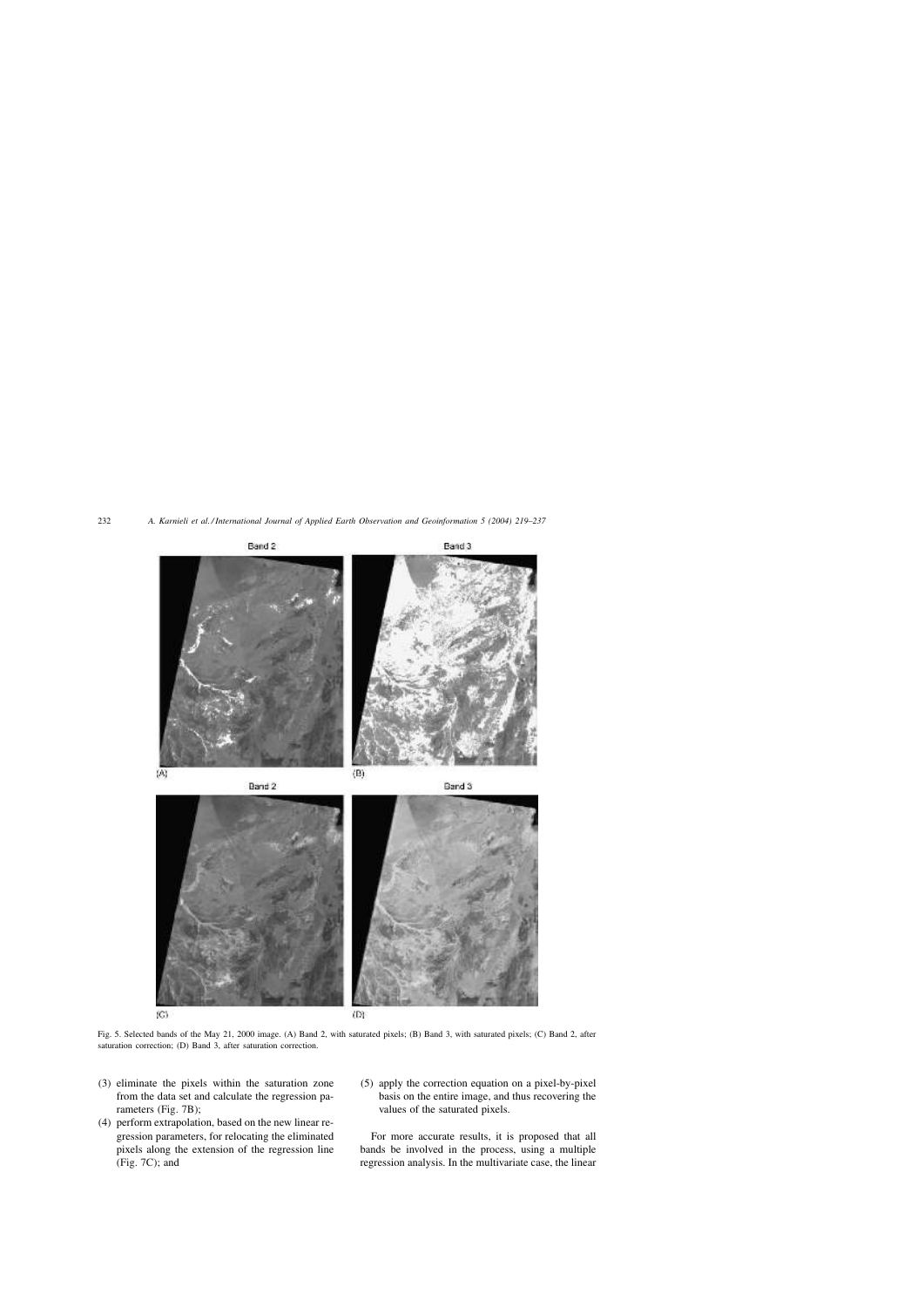

Fig. 6. Profiles of reflectances along the study area #2 marked on Fig. 1 for the May 21, 2000 image. Note the saturation of the band 3 profile (in bold) expressed as the long plateaus over the brighter area.

equation contains the reflectances of the saturated band  $(\rho_s)$  as a dependent variable and the reflectances of the remaining five ETM+ bands  $(\rho_n)$  as independent variables. The linear multiple regression equation has the form:

$$
\rho_{s} = a + b_{1}\rho_{1} + b_{2}\rho_{2} + \dots + b_{n}\rho_{n}
$$
 (3)

where  $\rho_1, \ldots, \rho_n$  are the reflectances of the *n* unsaturated bands, and  $a$  and  $b_1, \ldots, b_n$  are the multiple regression parameters. Results of the multivariate regression analysis for bands 2 and 3 of the May 21, 2000 image are demonstrated in Fig. 5C and D. The difference in sharpness and in observed details are remarkable. It is important to note that the regression parameters for correcting any given data set must be performed for the data in question and cannot be transferred from one data set to another. This is basically due to the fact that different atmospheric correction

Table 7

Comparison of the information content of data from Landsat-5 TM and Landsat-7 ETM+ over the desert environment, in terms of entropy

|                         |                                     | Band 1   | Band 2 | Band 3   | Band 4 | Band 5   | Band 7 | Total    |
|-------------------------|-------------------------------------|----------|--------|----------|--------|----------|--------|----------|
| (A) Entropy (bit/pixel) |                                     |          |        |          |        |          |        |          |
| Landsat-5               | September 21, 1995                  | 6.754    | 6.316  | 6.802    | 6.624  | 7.028    | 6.564  | 40.089   |
| Landsat-7               | August 7, 1999                      | 6.803    | 6.992  | 5.592    | 6.955  | 5.304    | 7.042  | 38.688   |
| Landsat-7               | October 10, 1999                    | 6.737    | 7.136  | 6.494    | 7.129  | 6.563    | 7.183  | 41.243   |
| Landsat-7               | May 21, 2000                        | 6.892    | 6.458  | 4.152    | 6.811  | 6.808    | 6.880  | 38.001   |
| Landsat-7               | August 27, 2001                     | 6.570    | 6.988  | 7.252    | 6.889  | 6.823    | 6.855  | 41.378   |
| Landast- $7^a$          | May 21, 2000                        | 6.892    | 7.299  | 7.137    | 6.811  | 6.808    | 6.881  | 41.828   |
|                         | (B) Entropy differences (bit/pixel) |          |        |          |        |          |        |          |
| Landsat-7               | August 7, 1999                      | 0.049    | 0.675  | $-1.210$ | 0.331  | $-1.724$ | 0.477  | $-1.401$ |
| Landsat-7               | October 10, 1999                    | $-0.018$ | 0.820  | $-0.308$ | 0.505  | $-0.465$ | 0.619  | 1.153    |
| Landsat-7               | May 21, 2000                        | 0.138    | 0.141  | $-2.651$ | 0.187  | $-0.220$ | 0.315  | $-2.088$ |
| Landsat-7               | August 27, 2001                     | $-0.184$ | 0.672  | 0.450    | 0.265  | $-0.205$ | 0.291  | 1.288    |
| Landast- $7^a$          | May 21, 2000                        | 0.138    | 0.982  | 0.335    | 0.187  | $-0.220$ | 0.316  | 1.739    |
|                         |                                     |          |        |          |        |          |        |          |

(A) Entropy values (bits/pixel); (B) difference in information content between the different ETM+ scenes and the TM.

<sup>a</sup> Results after the saturation correction that was applied on bands 2 and 3.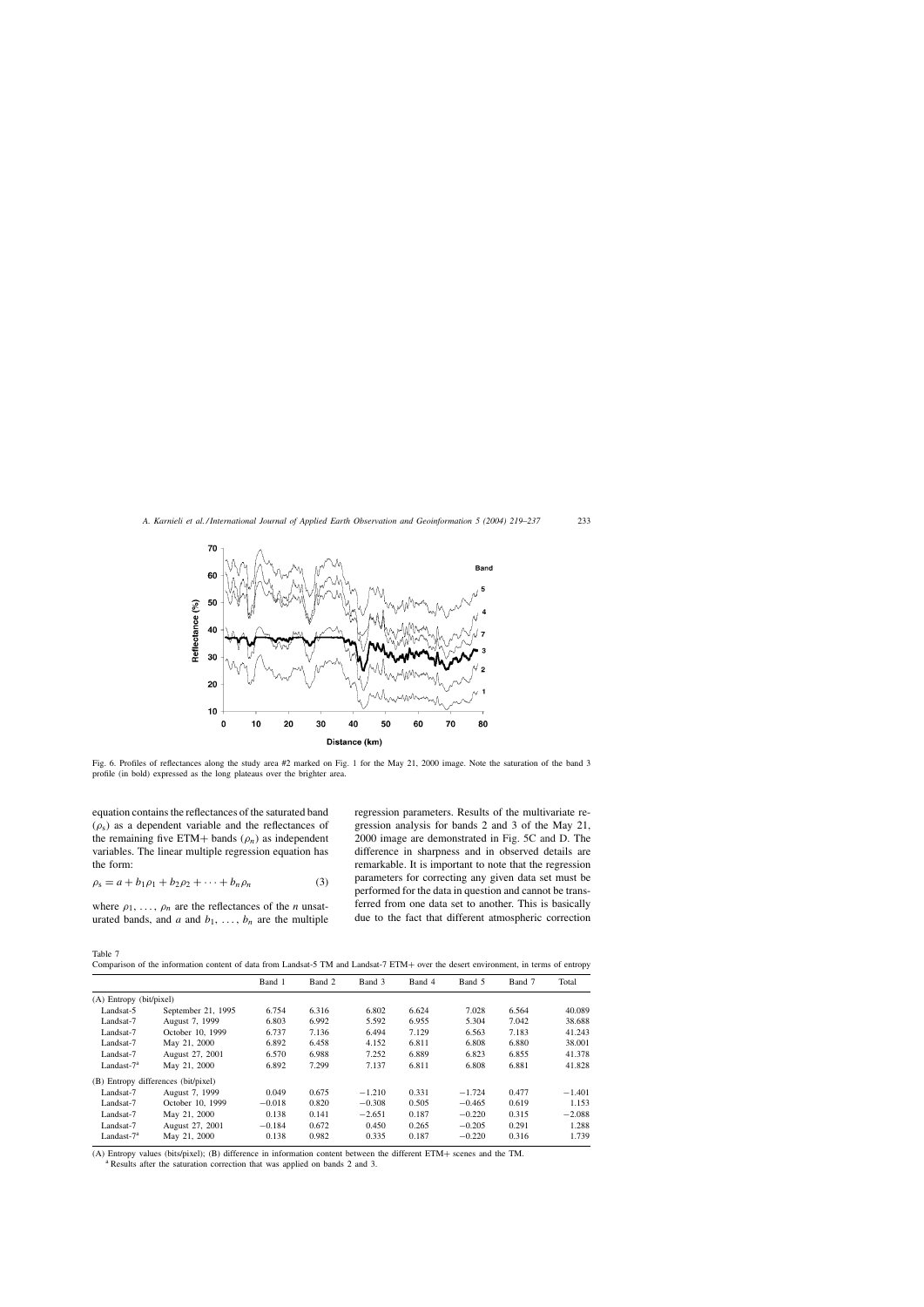

techniques can be used by different users, different illumination conditions may be introduced in different data sets, area coverage may be differ from one season to another, and different sensor sensitivity may be obtained in different duration. This leads to the conclusion that the correction factors are scene-data dependent and strictly need to be extracted from a specific set.

## *5.3. Entropy analysis*

Results of the entropy analysis for the Landsat-5 TM and Landsat-7 ETM+ spectral bands, for different acquisition dates, are presented in Fig. 8 and Table 7A. Data obtained from the study area #2 represent the hyper-arid zone of the Negev and are characterized by relatively bright tones (Fig. 1) due to the saturation phenomenon as discussed earlier. Table 7B shows the difference in information content between the Landsat-7 data sets and those of the Landsat-5 used as reference. In all Landsat-7 images, band 1 has similar information content as Landsat-5. Band 2 exhibits a greater information content (0.67–0.82 bits/pixel) relative to the Landsat-5 TM sensor except for the May 21, 2000 image when it was saturated. Band 3 suffered from saturation on all dates prior to July 1, 2000 and therefore shows less information content on those days relative to the TM sensor. On the image of August 27, 2001 entropy of band 3 shows increased information content of 0.45 bits/pixel. Band 4 in all four images has a relatively small increase in information content of 0.2–0.5 bits/pixel. Band 5, in all Landsat-7 images, shows a worse performance than Landsat-5 of 0.2–1.7 bits/pixel. Even the gain setting change, from high to low, on the latest two images did not improve this situation. Finally, band 7 reveals a stable improvement compared to the TM sensor of about 0.2–0.6 bits/pixel.

Fig. 7. An example of the statistical procedure for recovering a saturated band. (A) Scatterplot of band 3 vs. band 4. The saturation part of band 3 is obvious where the reflectance points are concentrated along a horizontal line rather than the expected inclined correlation line. (B) The same relationships without the saturated points. A new regression equation is calculated. (C) Correction of the saturated pixels by extrapolation along the extension of the regression line.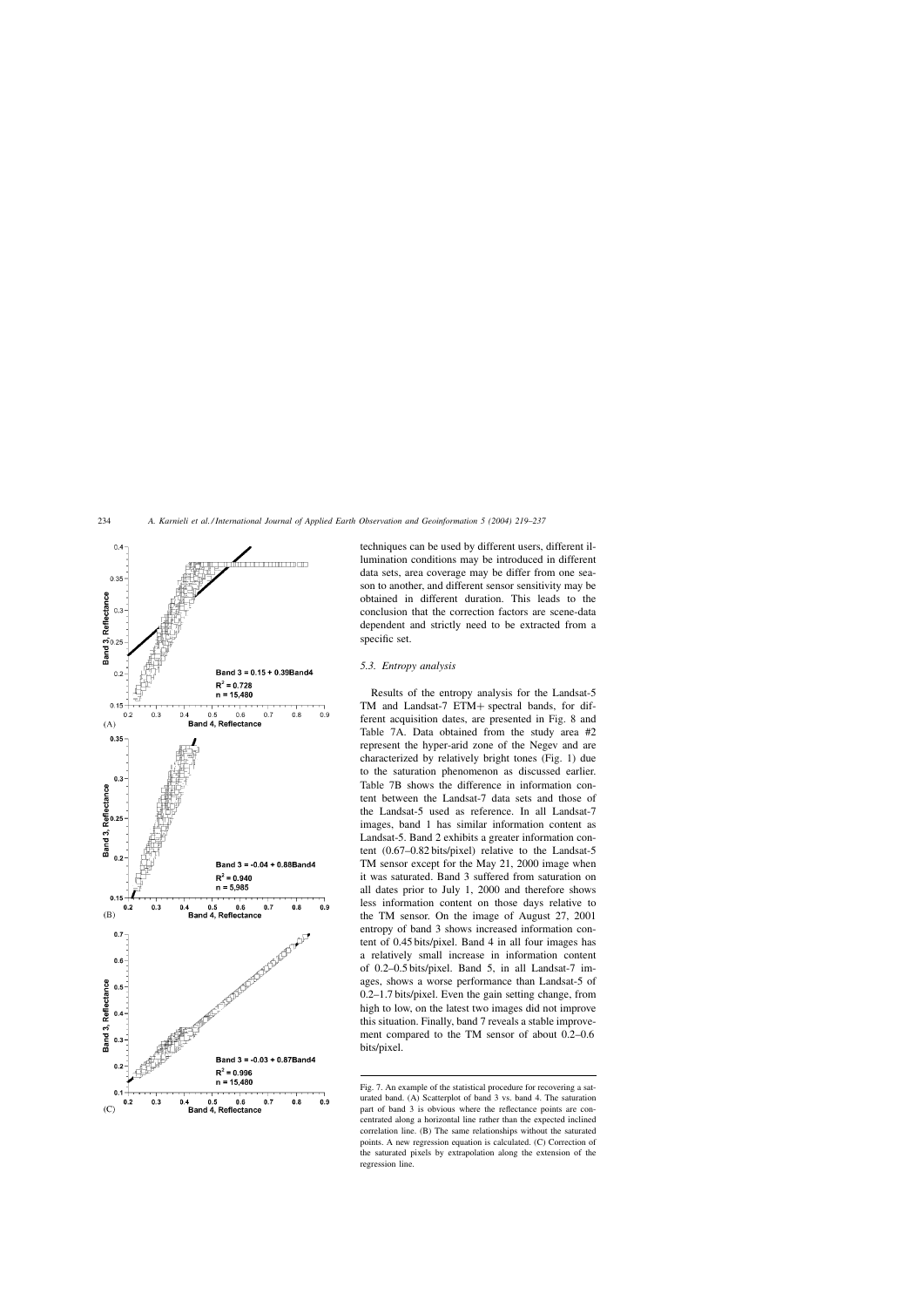

Fig. 8. Entropy analysis for Landsat-7 ETM+ spectral bands of different acquisition dates in comparison to those of Landsat-5 TM. Data obtained from the study area #2 are shown in Fig. 1. Note that the line for May 21, 2000 that is marked with <sup>∗</sup> was created after the saturation correction that had been applied on bands 2 and 3.

The total image entropy values of the Landsat-7 data sets produced mixed results compared to those of Landsat-5 (Table 7). However, it can be seen that the latest image (August 27, 2001) has higher values than Landsat-5. It is important to point out the improvement in the results after applying the proposed saturation correction procedure. The problematic bands 2 and 3 exhibited an increased information content of 0.8 and 3.0 bits/pixel, respectively.

#### **6. Discussion**

The radiometric calibration of Landsat-7 ETM+ is supposed to have less uncertainty than that of the Landsat-5 TM (Markham, personal communication). The two-gain states along with the six Earth surface categories constitute significant improvements in the Landsat-7 ETM+ sensor over the TM. They are believed to provide the user with more radiometric precision and consequently with the ability to achieve better results with land-use and land-cover characterization for fulfilling the mission goals.

This paper highlights the reliability of the Landsat-7 ETM+ absolute calibration and the gain setting. Since no other saturation difficulties have been evidenced from other parts of the world and the vicarious calibration campaigns have generally revealed positive results, apparently, the saturation problem exists mainly along the desert transition zones where part of the scene can be defined as "land" while the other as "desert" as in the case of the images over Israel. The early Landsat-7 images over the region show no consistency in the saturated bands and no consistency in the saturation locations associated with the reflectances. The proposed statistically based procedure provides a reasonable solution for any saturated band.

It is currently believed that radiometric saturation difficulties occurred only during the first year of operation. These are probably the result of using the pre-launch calibration. About a year after operation, the revision of the spectral radiance range (*L*min's or *L*max's values) and a new gain setting were announced at NASA's web site. Normally, there is no need to change these values unless something drastic happens on the instrument or the sensitivity of the instrument increases, which is not expected. If the sensitivity decreases, the *L*max values can be increased, and by so doing, the usable dynamic range of the product is increased. The changes that have taken place after a year of operation are mostly due to the adoption of the "improved" pre-launch gains for the instrument that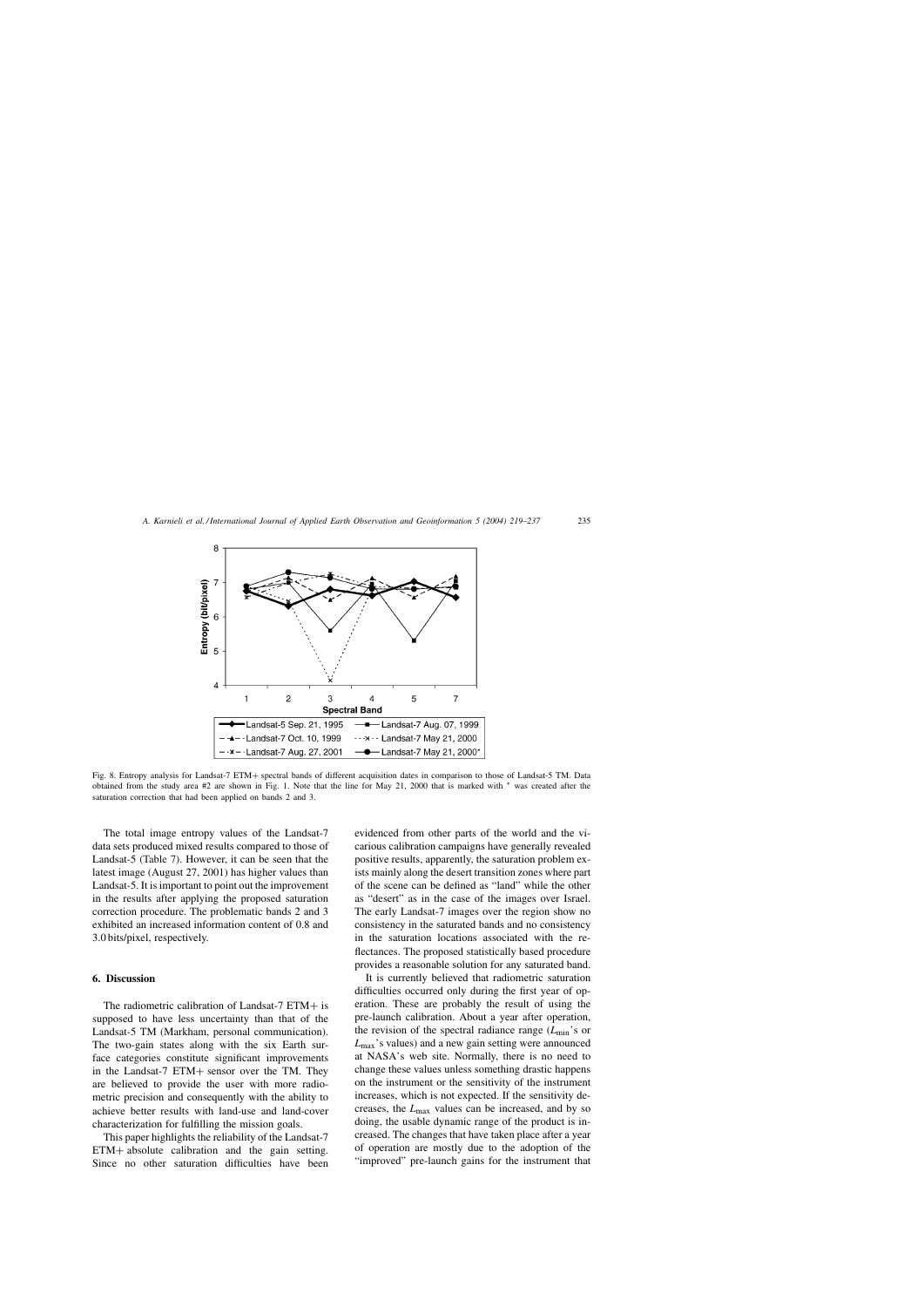have, in effect, "increased" its sensitivity (Markham, personal communication).

Calculations of the entropy analysis are generally similar to those presented by Masek et al. (2001), however the following differences can be counted: (1) these authors sampled seven of the most typical land-cover categories but desert; (2) they did not apply atmospheric correction before the entropy analysis; (3) they used an ETM+ image of July 28, 1999 that was acquired in high gain mode.

The current results, prior to July 1, 2000, do not completely agree with those of Masek et al. (2001). This is mainly due to the saturation phenomenon that influences the performance of bands 3 and 5. If we accept the assumption that the change in band setting from high to low gain along with the change of the spectral radiance range after July 1, 2000 have led to a better performance of the ETM+ sensor, from the entropy analysis, it is evident that there has been an improvement of between 0.26 and 0.67 bits in bands 2, 3, 4, and 7, but a slight decrease in information content (about 0.2 bits) in bands 1 and 5. However, this research, over the desert environment, has never reached 1 bit of extra data as noted by Masek et al. (2001).

## **7. Summary**

The currently implemented gain setting strategy for Landsat-7 ETM+ consists of a fixed categorization of the earth's surface cover types. Gain setting rules, which are based on surface cover and sun angle, are aimed at improving the interpretation of land-use and land-cover in the changing environment. However, efforts to analyze these images over the Negev Desert of Israel show that the detectors are subject to saturation. This phenomenon occurred at least during the first year of operation. Revisions in the spectral radiance range and the gain setting, implemented on July 1, 2000, seem to have reduced the saturation phenomenon over the region, but this still needs to be tested on more images. Nevertheless, a statistically based procedure is proposed in order to overcome the difficulties and to improve the saturated scenes. Reflectance values of saturated pixels can be replaced by close-to-reality values, based on the hypothesis that high correlation exists between the different spectral bands. The

current proposed method can be applied for other climatic regions, such as scenes partially covered by snow, and other multi- and hyper-spectral sensors.

#### **Acknowledgements**

The authors would like to thank Dr. Yoram Kaufman (NASA/GSFC) for his important comments and Dr. Charles Ichoku (NASA/GSFC) for editing the manuscript. This research is partially supported by the Survey of Israel.

### **Appendix A. URL address**

- WWW1: http://earthobservatory.nasa.gov/Library/ Landsat/landsat5.html,
- WWW2: http://www.ccrs.nrcan.gc.ca/ccrs/learn/ terms/glossary/glossary\_e.html,
- WWW3: http://ltpwww.gsfc.nasa.gov/IAS/hand book/handbook htmls/chapter6/chapter6.html,
- WWW4: http://ltpwww.gsfc.nasa.gov/IAS/hand book/handbook htmls/chapter11/chapter11.html,
- WWW5: http://ltpwww.gsfc.nasa.gov/IAS/ascii/ desert.lst,
- WWW6: http://edcimswww.cr.usgs.gov/pub/ imswelcome/,
- WWW7: http://aeronet.gsfc.nasa.gov,
- WWW8: http://speclab.cr.usgs.gov/spectral-lib. html.

#### **References**

- Goward, S.N., Masek, J.G., Williams, D.L., Irons, J.R., Thompson, R.J., 2001. The Landsat 7 mission—terrestrial research and applications for the 21st Century. Remote Sensing Environ. 78,  $3 - 12$ .
- Holben, B.H., Tanre, D., Smirnov, A., Eck, T.F., Slutsker, I., Chatenet, B., Lavenue, F., Kaufman, Y.J., Van De Castle, J., Setzer, A., Markham, B., Clark, M., Frouin, R., Karnieli, A., O'Neill, N., Pietras, C., Pinker, R., Voss, K., Zibordi, G., 2001. An emerging ground based aerosol climatology: aerosol optical depth from AERONET. J. Geophys. Res. 106 (12), 12067– 12097.
- Karnieli, A., Kaufman, Y.J., Remer, L.A., Ward, A., 2001. AFRI—aerosol free vegetation index. Remote Sensing Environ. 77, 10–21.